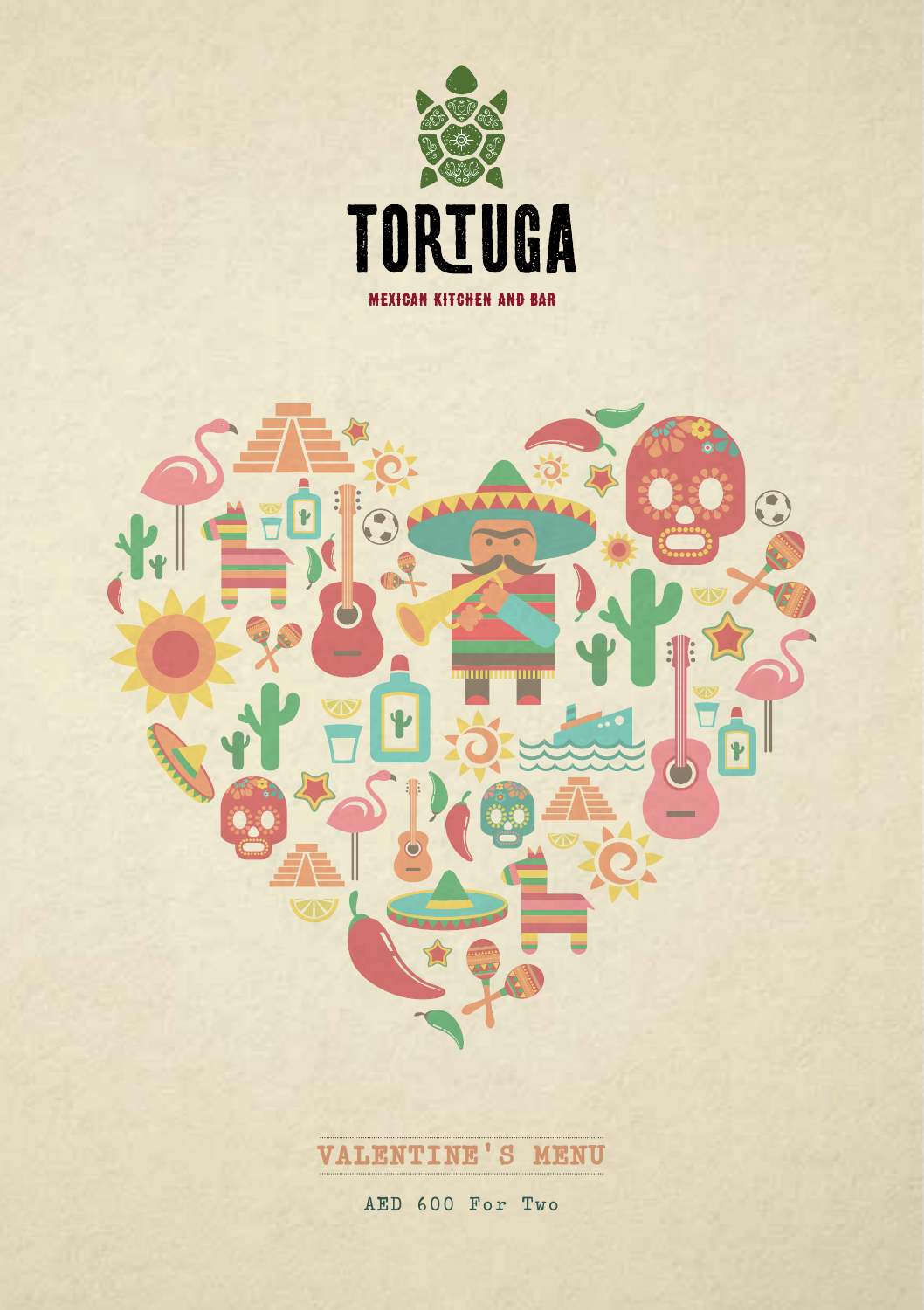## **FIRST COURSE**

To Share

**GUACAMOLE**

Hass Avocado, Mexican Salsa, Rustic Chips

**SHRIMP CEVICHE** Gulf Shrimps, Mango, Red Onion, Jalapeno, Mandarin Emulsion

## **SECOND COURSE**

Please Choose Two

**CANCUN INSPIRED TIGER PRAWN TACOS** Battered Black Tiger Prawn, Tamarind Sauce, Chipotle Mayonnaise, Pickled Red Cabbage

**CHICKEN ADOBADO TACOS** Chicken, Jalapeno, Onions, Corriander, Salsa

**CARNE ASADA TACOS** Cheese Crusted Tortilla, Grilled Steak, Onions, Corriander, Salsa

**SKINNI FLACOS** Corn Tortilla, Grilled Avocado, Mexican Baby Marrow Stew

**CHICKEN ALAMBRE QUESADILLA** Bell Peppers, Onions, Chipotle Mayo, Jalapeños

SHRIMP ADOBADO QUESADILLA<sup>00</sup> Monterey Jack Cheese, Black Beans, Chipotle, Mexican Salsa

### **THIRD COURSE**

Please Choose One

**CARNE ASADA FAJITAS**  US Choice Grilled Rib Eye, Onions, Bell Peppers, Achiote

**ASADO CHICKEN FAJITAS**  Corn-fed Breast of Chicken, Onions, Bell Peppers, Achiote

C**AMARON BLACK TIGET PRAWN FAJITAS** Grilled Black Tiger Prawns, Onions, Bell Peppers, Achiote

**VEGETERIAN FAJITAS** Grilled Aspargus, Baby Corn, Onions, Bell Peppers, Achiote

**FISH A LA TALLA** Butterflied Sea Bass, Corriander Pesto, Guajillo, Ajillo Potatoes, Mexican Rice

**POLLO ADOBO A LA PARILLA** Adobo Marinated Whole Baby Chicken, Sweet Corn Salsa, Jalapeno, Lime, Ajillo Potatoes

## **DESSERTS**

**CHEF JORGE`S SELECTION OF DESSERTS** Tres Leches, Mexican Chocolate Pot, Churros, Seasonal Fruits, Homemade Pineapple Sorbet

**You Are Welcome To Use Your Full, Half-Board Jumeirah Flavours Entitlement Against This Menu At A Supplement Of AED 89 Based On Two People Sharing**

 $\mathbb D$  ALCOHOL  $\circledast$  NUTS & SEEDS  $\circledast$  GLUTEN FREE  $\circledast$  VEGETARIAN  $\circledast$  DAIRY  $\circledast$  SHELLFISH  $\circledast$  VEGAN  $\circledast$  DAIRY Please Inform Us Of Any Allergies Or Dietary Requirements Before Ordering, We Would Be Happy To Assist<br>Iou In Choosing Suitable Foods Or Prepare A Dish That Meets Your Specific Requirements.<br>All Prices Are In Uae Dirhams A